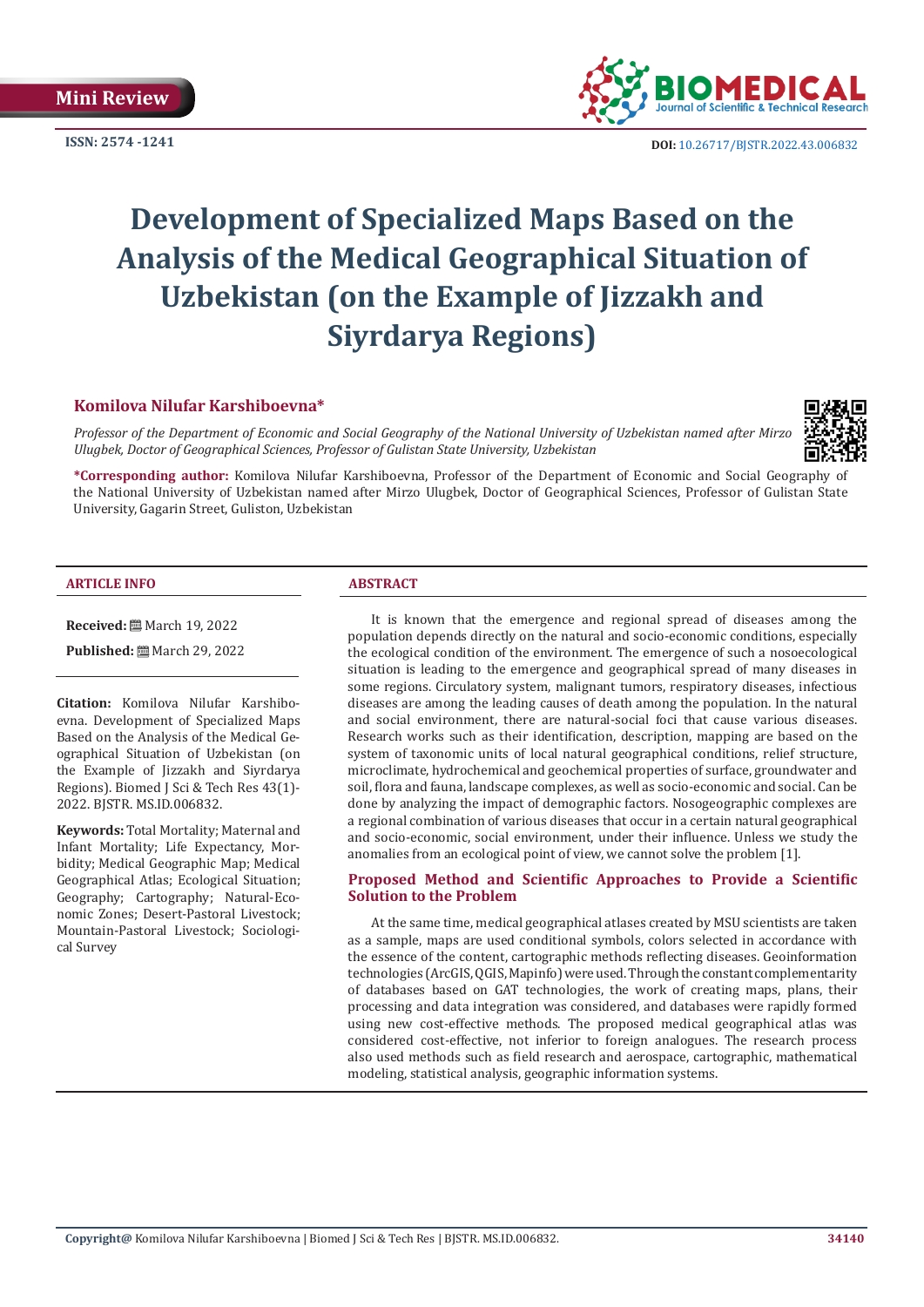# **Introduction**

Humanity has struggled with many diseases throughout its history. Infectious diseases, in particular, have become more prevalent among the population. According to its scope, such infectious diseases are called pandemics, epidemics. Among the peoples of Central Asia, a number of diseases, such as plague, malaria, tuberculosis, and rickets, have caused partial or mass extermination. The characteristics of the geographical distribution of these diseases depended largely on the natural and social geographical conditions of the regions, the lifestyle and traditions of the population [1]. The effects of the Spanish flu pandemic, which has killed nearly 100 million people in the last hundred years among a wide range of diseases, have had an impact on the nosogeographic situation, especially in Europe and the America. Analyzes show that the deterioration of the environment, the endless domination of man over nature, the deterioration of the ecological situation, as well as the spread of related diseases on earth, pose new challenges to medical geography, which studies the causes and patterns.

 The rapid development of science and technology, the continuous increase of human impact on nature, and a number of negative changes in the natural environment have a significant impact on human health. Accelerated urbanization is causing problems such as air, water and soil pollution [2,3]. The spread of the 2019 novel coronavirus disease (COVID-19) has engulfed the world with a rapid, unexpected, and far-reaching global crisis. In the study of COVID-19, Geographic Information Systems (GIS) and Remote Sensing (RS) have played an important role in many aspects, especially in the fight against COVID-19 [3]. The development of geographical maps that meet modern requirements and their application in production is of great importance, both theoretically and practically. In this regard, the creation of medical-geographical maps that assess the health of the population and reflect the naturalecological, socio-economic and demographic factors affecting it is an urgent problem [4]. Today, along with the rapid growth of the world's population, the need to reduce the incidence of disease, especially some of the diseases of its civilization, indicates the need to study not only at the international level, but also at the regional level. The resolution adopted at the 70th session of the United Nations General Assembly reads: It is necessary. " Therefore, the reduction of mortality, including the reduction of the incidence of diseases, requires the strengthening of related research, further improvement of the regional organization of health care, optimization of the tanatogeographic and nosoecological situation [2].

#### **The Main Purpose of the Study**

Based on the analysis and assessment of regional differences in the medical geographical conditions of Jizzakh and Syrdarya

regions, the development of a series of maps of the nosodemographic and nosoecological situation, determining the level of negative environmental impact on public health, as well as substantiation of recommendations for sustainable development.

#### **The Task of the Study**

Study of the main factors influencing the nosoecological situation in the cities of the region, identification and assessment of the nosogeographic situation related to the health of the population in the regions; based on the analysis of the regional composition of the population, the development of scientific and practical recommendations to improve the medical geographical location of the regions. assessment of natural, socio-economic geographical factors affecting the health of the population; Analysis of changes in mortality and morbidity within the districts of Jizzakh and Syrdarya regions; to identify the main problems in the nosogeographic situation of the region and to predict the disease groups and types present in the population.

### **The Degree to which the Research Problem has been Studied**

Medical geographic studies, including morbidity rates and the regional composition of diseases, have been studied by scientists from the former Soviet Union and the current CIS countries. Among them are, first of all, D.K.Zabolotny, E.N.Pavlovsky, A.A.Shoshin, A.V.Chaklin, A.P.Avtsyn, E.I.Ignatev, B.B.Prokhorov, E.L. Reich, V.P.Podolyan, A.A.Keller, A.G.Voronov can be included. Each of the above-mentioned scientists has contributed to the development of this or that branch of medical geography. In particular, on theoretical issues of medical geography AA Shoshin, D.K. Zabolotny, E.L. Reich; Scientific research on medical geographical zoning was carried out by B.B. Prokhorov, V.P. Podolyan, E.I. Ignatev, A.G. Voronov. As the founder of oncogeography, A.V. Chaklin, A.P. EN Pavlovsky laid the foundation for the doctrine of foci of infectious diseases that occur in certain landscapes. Geographers of Moscow State University have created many works on medical cartography, medical geography, cartographic developments, geographical atlases. In one of these atlases [5]:

- **a.** Determine the spectrum of the most diagnosed natural focal diseases observed over the past 15 years at the level of the subjects of the Russian Federation and the country as a whole;
- **b.** Quantify disease morbidity in both absolute and relative terms;
- **c.** Forecast incidence based on the types of dynamics of disease incidence using mathematical-cartographic modeling for the current natural focal diseases;
- **d.** Identify the most visual ways of cartographic representation of the dynamics of disease incidence;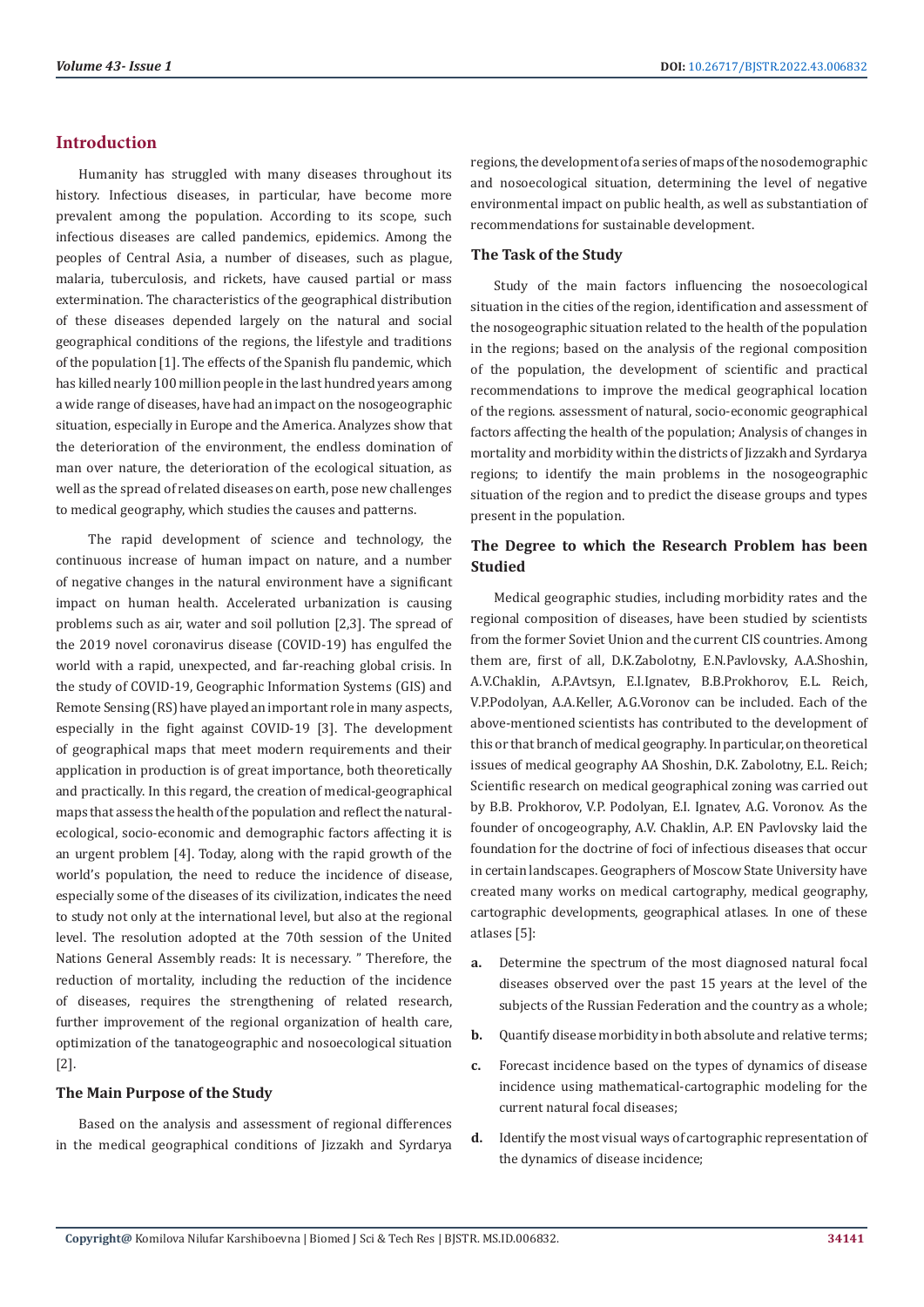**e.** Carry out medical and geographic analysis of the territory for the spread of the basic nosoforms of natural focal diseases in the regions of the Russian Federation and in the territory of Russia as a whole.

Taken together, the maps allow assessing the persistence in the manifestation of the diseases and the degree of specific diseases spread risk of the territories. The results of analysis can be used for the purposes of health monitoring and targeted preventive measures, especially in the areas of new development and the areas affected by the recreational load. Among foreign scientists, J. May and others also played an important role in the development of medical geography [6]. It was noted that the main purpose of the proposed project is to develop a series of maps of the nosodemographic and nosoecological situation based on the analysis and assessment of regional differences in the medical geography of Uzbekistan, to determine the impact of environmental factors on public health, as well as recommendations for sustainable development. Scientists from Russia, the United States, Britain, Japan, Ukraine and other countries have made significant progress in this area. Research on the creation, study and application of medical maps is being carried out at Moscow State University (Russia), the University of California (USA), Oxford University (England) and the University of Tokyo (Japan).

In many countries around the world, a lot of attention is paid to a number of priority areas of medical geography, including research to determine the impact of climatic and geographical conditions on public health and the creation of medical and geographical maps. including: developed methods for monitoring the impact of climate on human health, developed nosogeographic maps of natural foci of the world's leading diseases (University of North Carolina); theoretical issues of medical ecology and human ecology were identified (Harvard University); alternative options for improving the quality of the health care system have been developed. The main purpose of the work is to develop a series of maps on the nosodemographic and nosoecological situation based on the analysis and assessment of regional differences in the nosoecological conditions of Jizzakh and Syrdarya regions, to determine the level of impact of environmental factors on public health, as well as recommendations for sustainable development. To do this, it is necessary to solve the following pressing problems: Collect data not only on administrative units, but also on altitude zones, specific natural geographical objects with special natural conditions.

In addition to statistical materials specific to the regions, the results of analysis of water, soil samples, field research, sociological surveys were used. Based on the results, nosogeographic maps of regions, districts, as well as individual settlements were developed. At the end of the study, a medical geographical atlas of Jizzakh and Syrdarya regions is planned. Also, based on the assessment of natural, socio-economic factors affecting the nosogeographic situation in the region, problems related to public health were studied and recommendations for their solution were developed; epidemiological foci of some infectious diseases related to farm specialization and epizootic conditions were identified; regions were assessed for mortality and divided into tanotogeographic groups; the forecast of the dynamics of mortality and life expectancy and the future state of their indicators were analyzed; Differences in mortality and morbidity by age groups in different natural and economic zones of the region, i.e., in areas specializing in irrigated agriculture, desert-pastoral livestock, mountain-pastoral livestock, were identified [7].

# **The Final Result Obtaine**

Taking into account the non-climatic features of the region, as well as a guide reflecting the seasonal changes in the atmosphere. A medical geographical atlas of Jizzakh and Syrdarya regions and an electronic platform have been created. This development is different from its analogues. Because it contains about 50 special medical cards, developed in sequence on specific topics. In addition to the maps of a complex nature, the Atlas provided by us includes maps dedicated to the types and groups of natural-ecological, social diseases, as well as maps of the history of diseases.

# **Conclusion**

The study carried out natural-geographical monitoring based on the analysis and assessment of the natural-ecological and socio-economic-social geographical conditions of Jizzakh and Syrdarya regions in terms of public health. In order to study the geo-ecological and epidemiological situation in the districts, as well as recreational resources, especially balneological resources in the selected medical geographical areas were assessed; seasonal aspects of diseases, non-climatic changes in connection with the change of seasons, some types of diseases in relation to the location of the population in the highlands, differences in life expectancy, morbidity of certain disease groups (cardiovascular, respiratory, allergic) medium- and long-term forecasts have been developed to identify cases.

#### **References**

- 1. [Nilufar K Komilova, Ibragim X Mamatkulov \(2021\) The incidence of](https://www.easpublisher.com/get-articles/1967) [covid-19 in Uzbekistan geographical aspects. Eas J Dent Oral Med 3\(2\):](https://www.easpublisher.com/get-articles/1967) [31-37.](https://www.easpublisher.com/get-articles/1967)
- 2. [Nilufar K Komilova, Nilufar N Ermatova, Turaxon Raximova, Lolakhon](https://esciencepress.net/journals/index.php/IJAE/article/download/3722/1849) [K Karshibaeva, Mukhtor O Hamroyev \(2021\) Urboekological situation](https://esciencepress.net/journals/index.php/IJAE/article/download/3722/1849) [and regional analysis of population health in Uzbekistan. International](https://esciencepress.net/journals/index.php/IJAE/article/download/3722/1849) [Journal of Agricultural Extension 9: 65-69.](https://esciencepress.net/journals/index.php/IJAE/article/download/3722/1849)